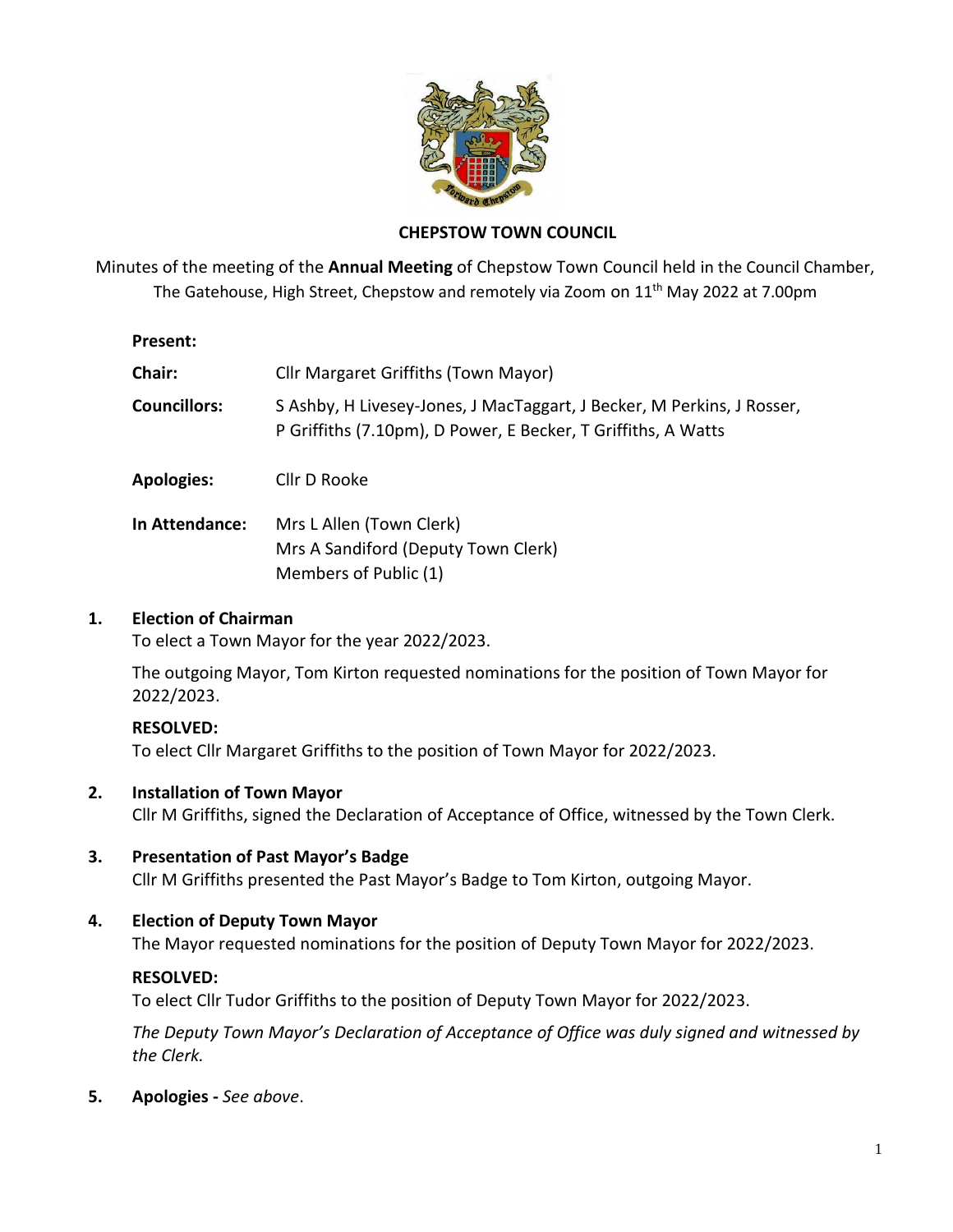**6. Declarations of Interest** None

#### **7. To Appoint Representatives to Outside Bodies**

Members reviewed representation on external bodies for 2022/2023.

**Air Quality Steering Group** Open forum – all Councillors to be involved

**Bulwark Community Centre Management Trust** Cllr S Ashby Cllr H Livesey-Jones Cllr J MacTaggart Cllr D Rooke

*1 x vacancy*

**CCTV User Group** Cllr M Griffiths Cllr J MacTaggart

**Chepstow/Cormeilles Twinning Association** Cllr M Griffiths - Town Mayor

**Chepstow Poor Charities**  *Noted this committee is no longer active*

#### **Drill Hall Management Committee**

Cllr S Ashby Cllr E Becker Cllr J MacTaggart Cllr M Perkins Cllr D Power Cllr J Rosser

# *1 x vacancy*

**Keep Chepstow Tidy** Cllr J Becker

**Severn Princess Restoration Trust** *No representative required.*

**Palmer Centre** Cllr J Rosser

**One Voice Wales** Cllr D Power

#### **Minor Authority School Governors**:

- **Pembroke Primary** Cllr M Perkins
- **St Mary's RC School** Cllr H Livesey-Jones
- **The Dell School** Cllr S Ashby
- **Thornwell School** Cllr T Griffiths

**Aneurin Bevan Community Health Council**  Cllr M Perkins

**Bulwark Senior Citizens Committee** Cllr D Rooke

**Chamber of Commerce and Tourism** Cllr S Ashby

**Chepstow Fair Trade Forum** Cllr T Griffiths

**Chepstow Priory Friends** Cllr T Griffiths

**Gloucestershire Harbour Trustees Consultative Group** *Noted this committee is no longer active*

**Monmouthshire Citizens Advice Bureau - Observer** Cllr H Livesey-Jones

**Public Service Board** Cllr M Griffiths

**Montague Almshouses**  Cllr D Power

**Oldbury and Berkley Power Stations Community Liaison Council** Cllr D Power

**Primary Healthcare Exploratory Group** Cllr E Becker Cllr J MacTaggart Cllr M Perkins Cllr A Watts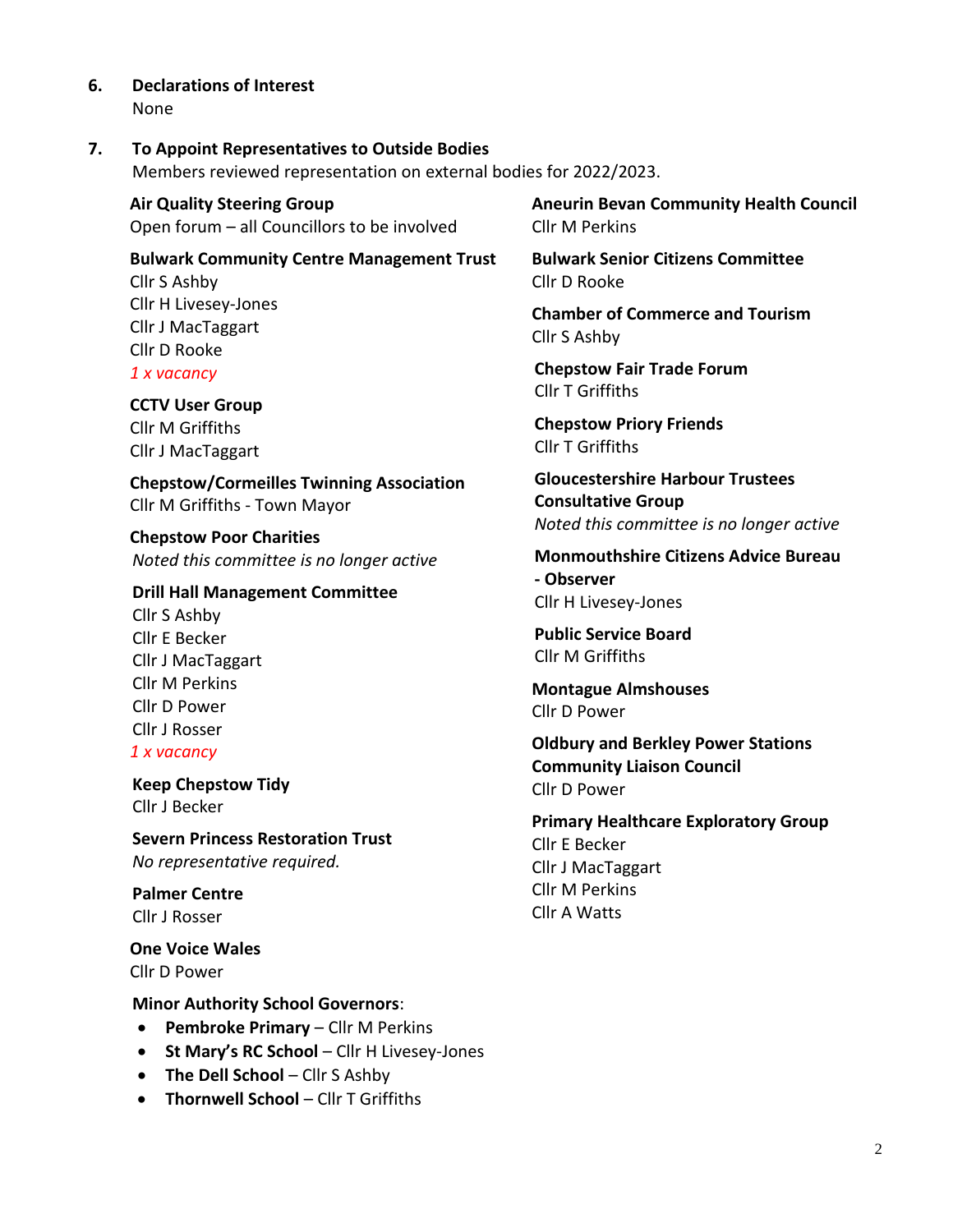#### **8. Schedule of Meetings for the Mayoral Year 2022-2023**

Members agreed the Schedule of Meetings for the Mayoral Year 2022-2023.

#### **9. Committee and Working Party Membership**

- **i)** Adopted the Terms of Reference and Scheme of Delegation
- **ii)** Members reviewed its Committees/Working Parties:

#### **RESOLVED:**

To elect the following to Committees/Working Parties for 2022/2023:

#### **Personnel Committee**

Cllr S Ashby Cllr J Becker Cllr M Griffiths Cllr T Griffiths Cllr D Power *2 x vacancies*

# **Planning and Administration Committee**

Cllr E Becker – Mount Pleasant Ward Cllr M Griffiths – Bulwark Ward Cllr T Griffiths – *ex officio* Cllr J MacTaggart – Bulwark Ward Cllr D Power – Larkfield Ward Cllr D Rooke – Thornwell Ward *2 x vacancies*

#### **Environment & Amenities Committee**

Cllr J Becker Cllr M Griffiths – *ex officio* Cllr T Griffiths Cllr J MacTaggart Cllr M Perkins Cllr D Rooke Cllr J Rosser *1 x vacancy*

# **Complaints Committee (Chairs of Committees)**  Personnel Financial Policy & Audit Planning and Administration Environment & Town Amenities Town Mayor - Cllr M Griffiths Deputy Mayor - Cllr T Griffiths

#### **Finance, Policy and Audit Committee**

Cllr E Becker Cllr J MacTaggart Cllr M Griffiths – *ex officio* Cllr P Griffiths Cllr T Griffiths *– ex officio* Cllr M Perkins Cllr J Rosser

# *2 x vacancies*

#### **Place Plan Working Party**

Cllr J Becker Cllr M Griffiths Cllr P Griffiths Cllr T Griffiths Cllr J MacTaggart Cllr D Power

# **Shopmobility/Disability Working Group** Cllr M Griffiths

Cllr H Livesey-Jones Cllr D Power *2 x vacancies*

# **Joint Town Council / Drill Hall Community Asset Transfer Working Group** Cllr S Ashby Cllr E Becker Cllr J MacTaggart

Cllr M Perkins Cllr J Rosser

#### **10. Town Mayors Civic Protocol**

Confirmed the Town Mayor's Civic Protocol including a review of the Civic guest list.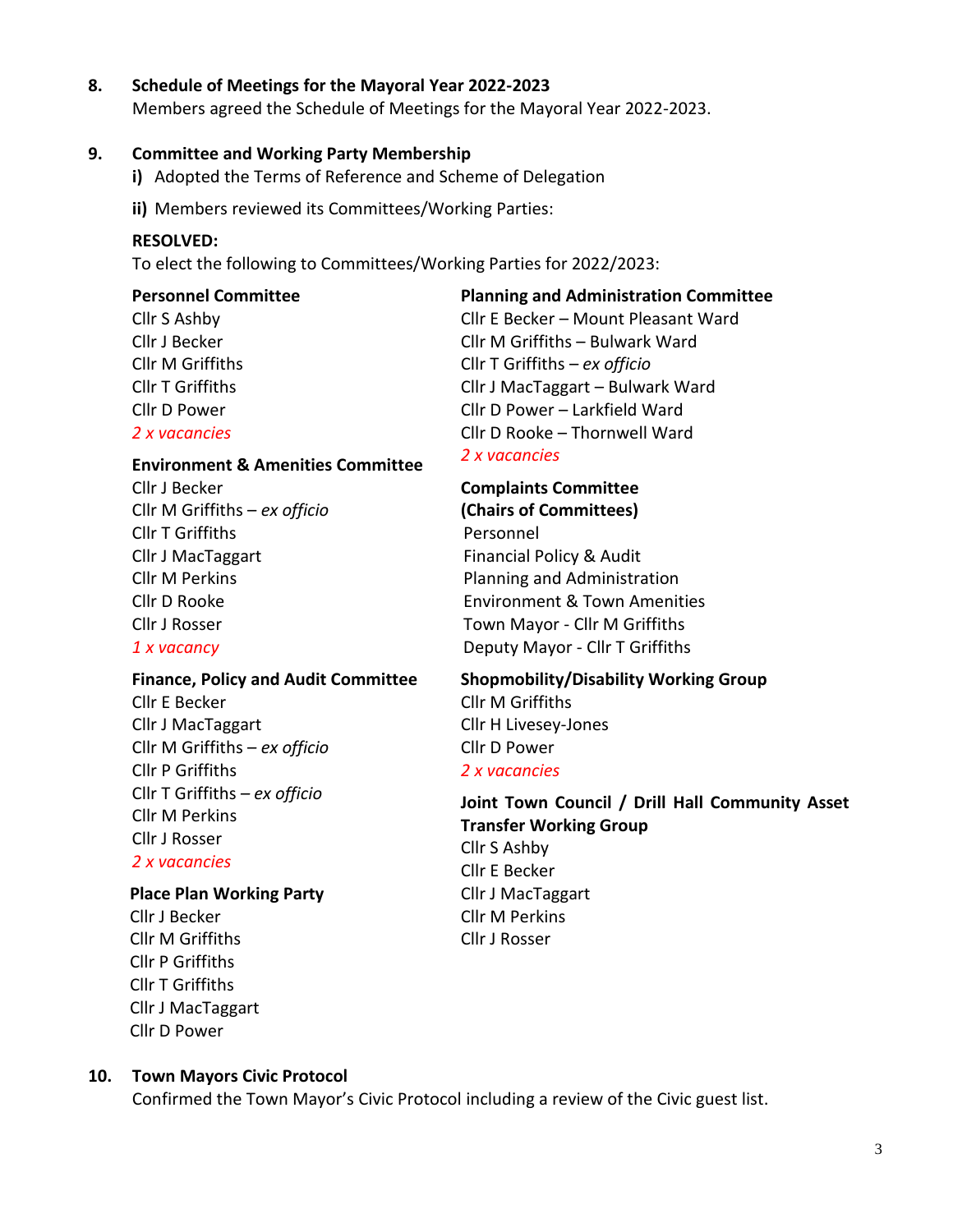## **11. Minutes**

The Minutes of the Ordinary Meeting of Council held on 27th April 2022 were approved as a true record and duly signed by the Mayor.

# **12. Community Contributions**

Members considered Community Contributions for which a budgetary provision for the amounts detailed were recommended under the budget setting process at the Finance Policy and Audit Committee on 17th November 2021 and adopted by Full Council on 5th January 2022:

## **RESOLVED:**

To release the following Community Contributions:

- **(i) Bulwark Community Centre** £8,000 under the provisions of s19 Local Government (Miscellaneous Provisions) Act 1976
- **(ii) The Palmer Centre**  £8,000 under the provisions of s19 Local Government (Miscellaneous Provisions) Act 1976
- **(iii) Drill Hall Management Committee** £8,000 under the provisions of s19 Local Government (Miscellaneous Provisions) Act 1976
- **(iv) Chepstow Citizens Advice Bureau** £20,950 under the provisions of s142 (2A) Local Government Act 1972
- **(v) Fireworks, Chepstow Round Table** £3,700 towards the annual fireworks display, under the provision of s145 Local Government Act 1972
- **(vi) Chepstow Town Band** £500 towards the Summer Music School, under the provisions of s145 Local Government Act 1972
- **(vii) Music in the Community** up to a maximum of £4,000 towards Music at the Bandstand in respect of the Summer Music event, under the provisions of s145 Local Government Act 1972. (Members are reminded that this is a Town Council event with the performers invoicing the Town Council directly)
- **(viii)Severn Area Rescue Association (SARA)** £700, under the provisions of s234 Public Health Act 1936.

# **13. Annual Subscriptions – One Voice Wales**

Members considered renewal of the annual subscription to One Voice Wales.

# **RESOLVED:**

To renew the annual subscription to One Voice Wales at a cost of £2,003 *(LGA 1972, s143)*.

# **14. Internal Audit**

Members approved the appointment of Auditing Solutions as its Internal Auditor for 2022/23.

# **15. Independent Remuneration for Wales**

Members considered the Town Clerk's report in respect of payments to Members of Community and Town Councils.

# **RESOLVED:**

To note Determinations 43, 44 and 45 are mandatory and approve Determinations 46, 47, 48, 50 and 51 with payment arrangements as previous.